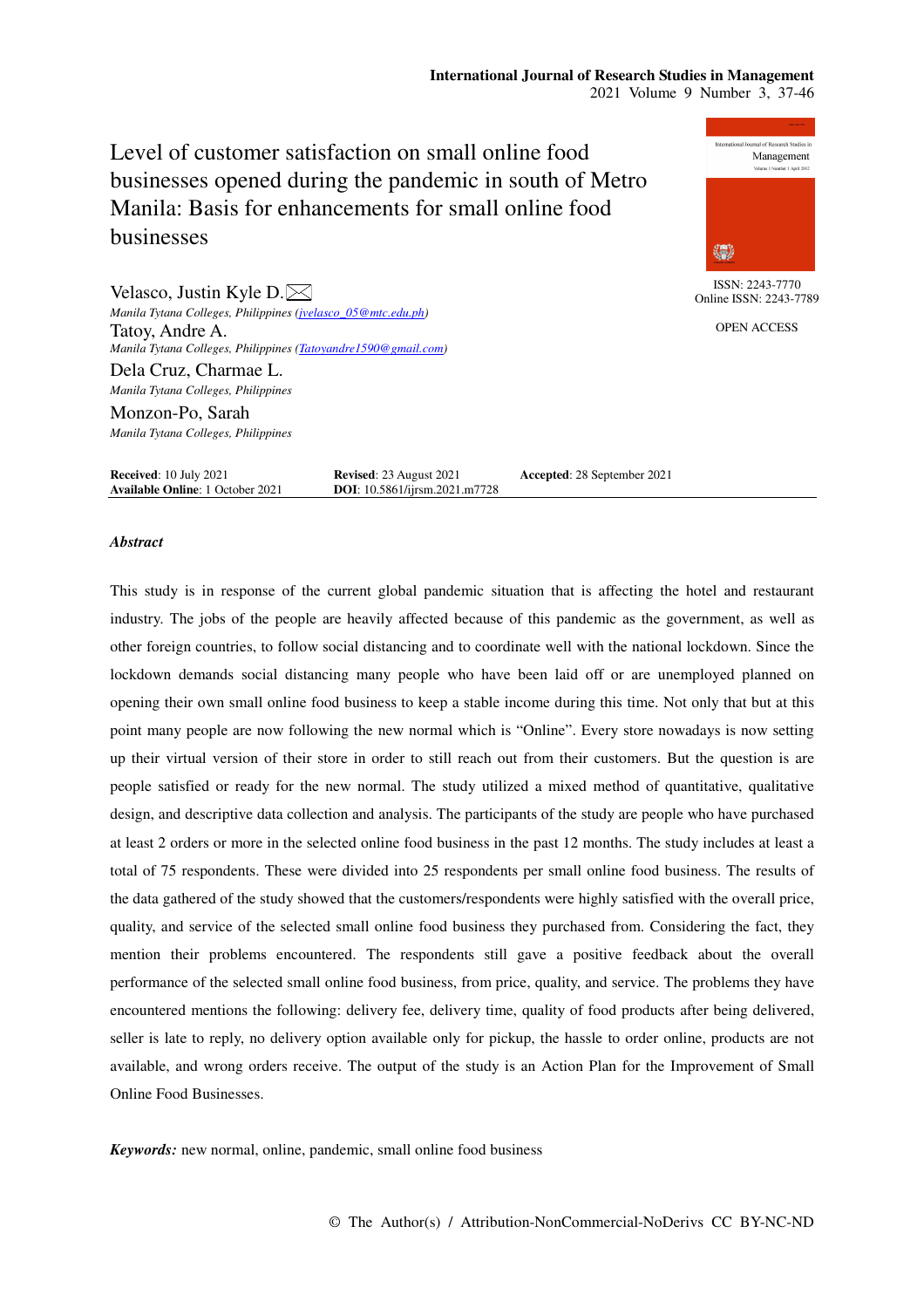# **Level of customer satisfaction on small online food businesses opened during the pandemic in south of Metro Manila: Basis for enhancements for small online food businesses**

# **1. Introduction**

Today, online business has been recognized by the people as a reliable source of purchasing, browsing, and even starting their own business. But there are people who have experienced a negative approach to it and people who are still skeptic about the trend. Having a standard for online business in the country will help people rely on it without consuming too much of their time going outside and will also help existing businesses be recognized by the people positively. Nowadays, online businesses' rose to fame when shopping software applications were released through the people's mobile phones. Not only that, but even restaurants nationwide have been offering online deliveries including online transactions. These businesses' goal is to bring their products to their valued customer's' comfort homes without having to travel.

The consumer's satisfaction on selected small online food businesses will determine the reputation and the major standing of online business. Factors have been identified that price, quality, service determines customer's satisfaction. Price is an utmost importance in every business as it personifies yet defines what kind of business that is. According to Hanaysha (2016), Price has widely been accepted as an important marketing factor that influences consumer behavior. While brands put high efforts to exploit their business profits typically based on the price of their product or services, consumers tend to search for the best priced products and services which would deliver maximum values for them. Quality has always been a factor for pricing as it evaluates the worth of an object. In the food business industry quality is both determined by the maker and the consumer. According to Kannan. (2017). Food quality is by all accounts acknowledged as a central part to fulfil restaurant customers; be that as it may, it has been regularly ignored in restaurant benefit quality and satisfaction contemplates. Last variable is determined as service which evaluates the convenience of the customer's experience towards the online food business. According to Tomacruz and Flor. (2018) Food delivery in the Philippines is considered a major alternative to dining out and preparing meals at home for families who want a respite from home-cooked meals and cannot endure the inconveniences of dining out. Recent developments have contributed to this phenomenon.

Due to the pandemic crisis that is currently happening, small online food businesses have become a huge trend because of the convenience it provides towards consumers. Because of the social distancing protocol that the world is practicing many small online food businesses have opened because it would help them receive extra income as well as to make a name for their business to be known when the pandemic has ended. According to Sanchez (2020). She found out by 2017, 64.41% of the population are using the internet. By 2018, it increased to 67.93%. By 2019, it increased to 70.65%. And as of July 2020, it increased to 72.7%. She estimated that by 2025, 77.14% of the population are now connected to the internet. She also conducted a survey in cooperation with Rakuten Insight which includes 16,436 respondents which tells the "Frequency of Ordering Food from Food Delivery Apps in the Philippines" as of June 2020. They found out that 23% of the respondents' order food from delivery apps once or twice a week. In comparison, with 3% of the respondents ordered at least once a day.

Due to the trends of Small Online Food Businesses and personal experiences of the researchers in ordering online food products they thought of making a research that tackles the satisfaction it produces to consumers. Based on the personal experiences of the researchers many of the problems that they encountered are based on these variables from price, quality, and service. Although, customers purchasing products from these small online food businesses have been very convenient for them since it helps them purchase products without the need to make them at their homes considering the pandemic crisis situation.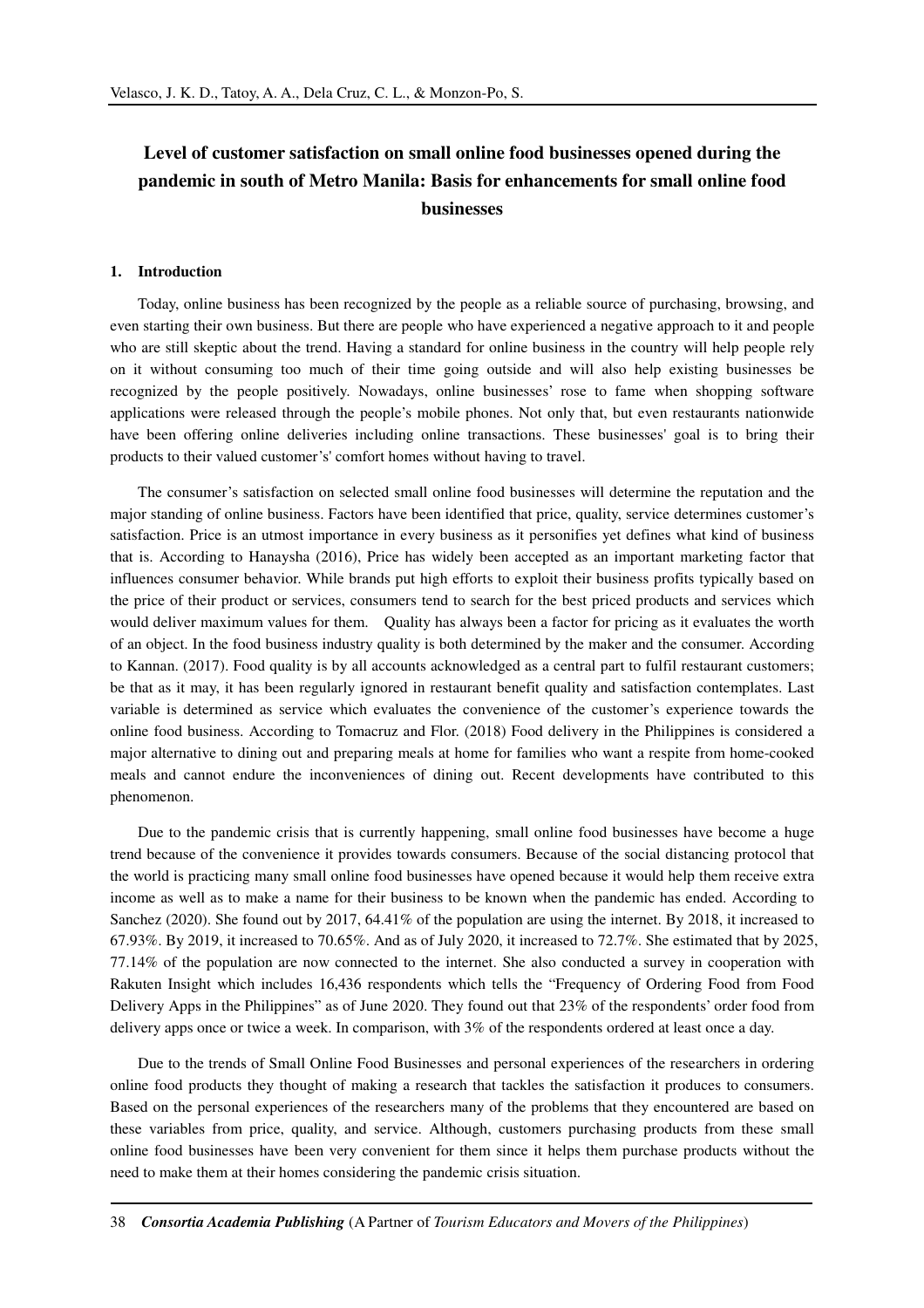These are the experiences that the researchers have encountered during the completion of this study based on the variables named as price, quality, and service. In terms of price, there is a lot of the same product but different prices. But also, the researchers chose the amount of food whether the product is expensive as long as it is in the budget. After the researchers have tasted the food that's how they know if it is worth the price. But sometimes it is not worth it because what the consumers see in the picture is different from the actual product itself. In terms of quality, the product quality has different variety of problems that may be encountered in small online food businesses which have an unpleasant taste where in the company added a different flavor that the customers are not familiar with, foul odor coming from the product and different appearance from the original product. In terms of service, the products offered are convenient in a way that the products offered are worth the purchase instead of making it at home. But due to the complications of being online, contacting the business owners is rather timely and with that it takes time for customers to know any updates about their purchase orders. In terms of food safety packaging, these selected small online food businesses are using well packaged products.

The researchers chose to conduct this research to have a basis in formulating an action plan in improving small online food business on the perception of the customer. This study defines the importance and convenience of small online food businesses that helps people recognize that no matter the situation the person is experiencing; the small online food business is always there to cooperate on the basic food needs of every consumer. The findings of this study could contribute to the level of customer satisfaction on small online food businesses which gives the businesses an insight on how the consumers is satisfied.

#### *1.1 Objective of the Study*

This study aims to determine the Level of Customer Satisfaction on Small Online Food Businesses Opened during the pandemic in South of Metro Manila. This will serve as an action plan for small online food businesses. Determine the levels of customer satisfaction of the respondents in a small online food business in terms of Price, Quality and Service; Determine the problems encountered and recommendations in ordering from a small online food business; and lastly, proposed an action plan based from the result of the study.

#### **2. Methods**

*Research Design - The research design used in this study are Qualitative and Quantitative research. The* mixed method design in this study will identify the problems encountered by the respondents in terms of small online food business in the pandemic. Mix method was used by the researchers to strengthen the findings of the study that binds itself to the statement of the problem shown that would be best fit to solve the problem and to get a better point of view of the respondents. The researchers gave out surveys to the customers of the small online food businesses qualitative referees to the questions that in line with our variables of price, quality and service. For qualitative this is where the questionnaire asks for feedback about the small online food businesses.

*Sample and Sampling Technique -* In this study, the researchers used the purposive sampling technique. The respondents focused on those who are customers of small online food businesses. The online survey questionnaire was used by the customers in order to pinpoint the problems on price, quality, and service to know the levels of the customers' satisfaction. The study includes a total of (75) respondents who are divided into 3 for each small online food business. Each business will have 25 respondents that have ordered multiple times from the small online food business. The researchers had selected those 3 small online food businesses that are in south of Metro Manila based upon their products that are baked goods. Considering that they offer the same product the researchers will now dwell into the price, food quality and service of the small online food business.

Purposive sampling technique was used in the study or also known as selective sampling technique. It is a type of a non-probability sampling technique that is based on the population's characteristics and the studies objectives. The researchers will propose an action plan that will measure the customers' satisfaction towards small online food businesses. The specific criteria of the respondents are gender, age and the respondents have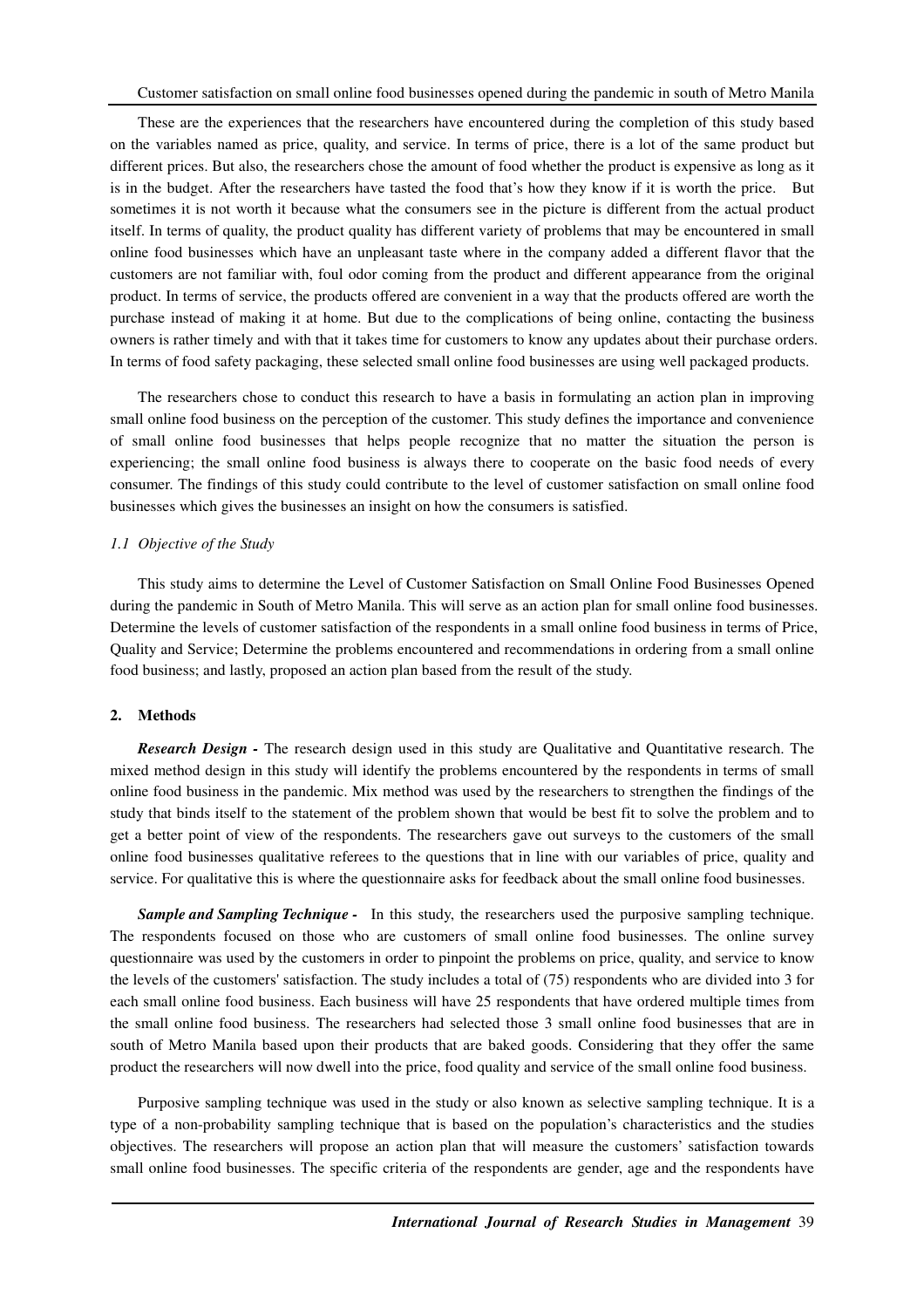order twice in the selected small online food businesses. The researchers determine the respondents by looking into the record of the business to see who are the respondents that have ordered twice in their business.

*Research Instrument and Technique -* The data gathering method that the researchers will be using is an online survey questionnaire that is self-made and will be validated by experts in the field of online food businesses. The questionnaire was validated by the following experts: A Food Stylist for Commercials and Digital advertisements and owner of a bake shop, an Owner and Pastry Chef of her own bread and pastry shop, and a Junior Sous Chef at Solaire Resort & Casino. The reliability of the instrument was tested using Cronbach-alpha at .883. The questionnaire will help the researchers in discovering the satisfaction of the guest towards the price, quality, service and other information needed for the completion of this study.

*Data Gathering Procedure -* The researchers wrote a letter for the three small online food businesses requesting for their data for the study that this study aims to benefit them and the customer using e-mail. After that, the researchers submitted their questionnaire to the expert to get the validity of the survey. After that, the researchers pilot tested the questionnaire where in the respondents are the customers of the three small online food businesses. Then, the data from the pilot testing went under reliability testing. After that, the certificates of validation and reliability was submitted to the research coordinator for verification. After the verification of the certificates, that was the time the researchers are going to start gathering the data and start making interpretation, analysis, conclusion and recommendations in constructing a basis for the action plan in the small online food business.

*Data Analysis -* The data were collected, analyzed, tabulated and interpreted using the following techniques. For the treatment of data in the study conducted by the researchers about the customers' experience and satisfaction on the food quality and the price. Average weighted mean. The average weighted mean was used in this study to measure the mean of the variables on the level of satisfaction in terms of price, quality, and service. The standard deviation will be used in this study to measure the standard deviation on the level of satisfaction in terms of price, quality, and service.

# **3. Result and Discussion**

# **Table 1**

|  |  |  | Level of satisfaction in terms of price |
|--|--|--|-----------------------------------------|
|  |  |  |                                         |

| Indicators                                  |          | Mean                    | Interpretation          |
|---------------------------------------------|----------|-------------------------|-------------------------|
| Price of the food product                   | 3.73     | <b>Highly Satisfied</b> |                         |
| Pricing of listed food products in the menu | 3.64     | <b>Highly Satisfied</b> |                         |
| Delivery price of the food product          | 3.59     | Satisfied               |                         |
| Pricing of promos during pandemic           |          | 3.65                    | <b>Highly Satisfied</b> |
| Pricing of the food product during pandemic |          | 3.64                    | <b>Highly Satisfied</b> |
|                                             | Over-all | 3.65                    | <b>Highly Satisfied</b> |

*Legend*: 3.51-4.00 Highly Satisfied; 2.51-3.50 Satisfied; 1.51-2.50 Not Satisfied; 1.00-1.50 Not Highly Satisfied.

In terms of price of the food product, the respondents assessed both the Price Affordability and Price Fairness as Highly Satisfied. This is because the selected small online food businesses have been pricing their products fairly for their targeted market. This can also mean that pricing of the selected small online food businesses is both affordable and fair. However, the respondents are only satisfied with the pricing of its delivery. This means that the respondents would prefer a cheaper delivery pricing for their products. As discussed by van Liere and Shulman. (2018), affordability is an important factor affecting low-income consumer demand for a variety of basic health products, including fortified foods. Yet, a low or cheap price will not always lead to purchase, even for poor consumers. Absolute price concerns are weighed against the perceived quality of a fortified product and against the price of similar products.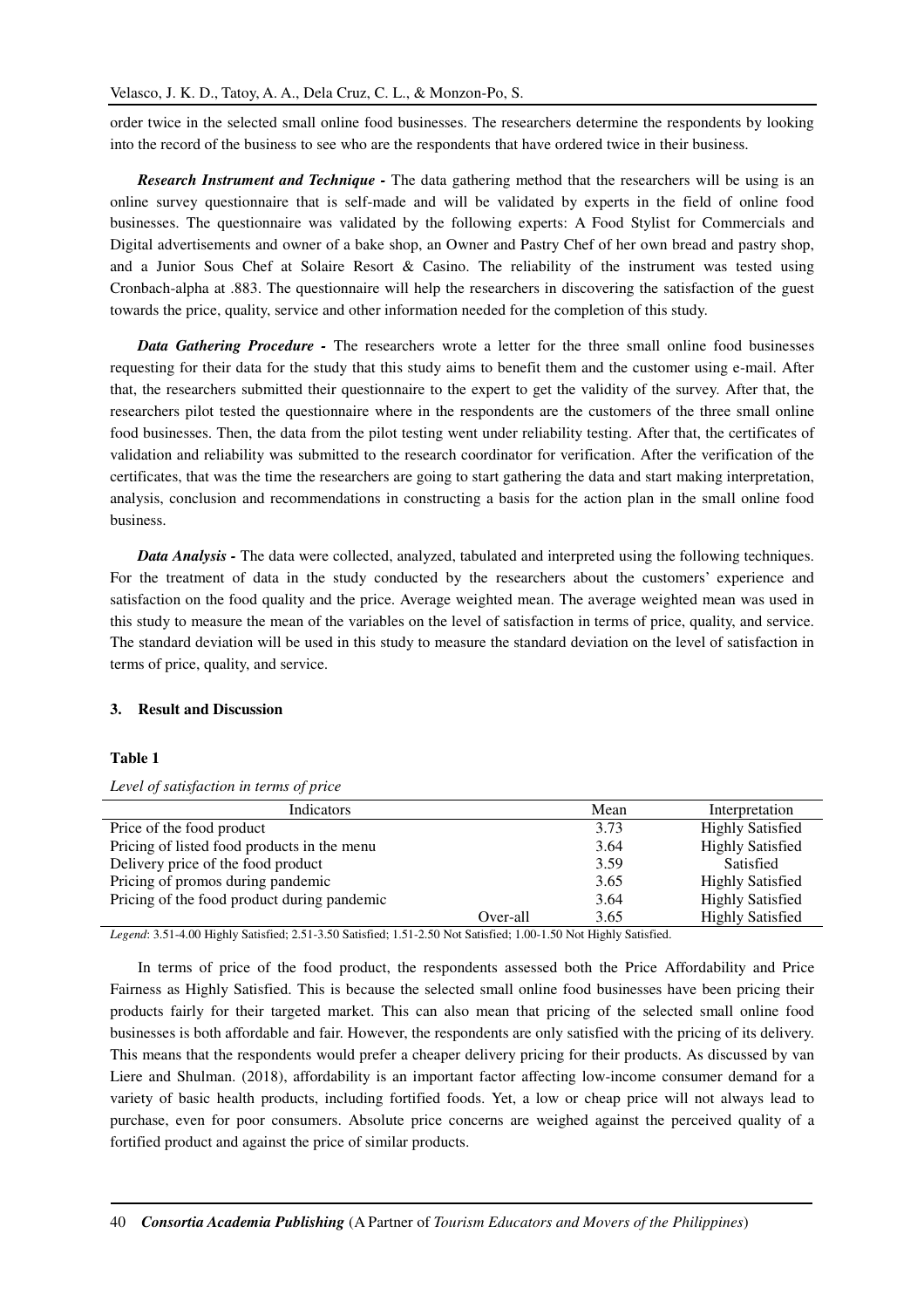# **Table 2**

*Level of satisfaction in terms of quality* 

| Indicators                                         |          | Mean                    | Interpretation          |
|----------------------------------------------------|----------|-------------------------|-------------------------|
| Actual appearance of the food product              | 3.73     | <b>Highly Satisfied</b> |                         |
| Overall presentation of the food product           |          | 3.77                    | <b>Highly Satisfied</b> |
| Scent or Aroma of the food product                 |          | 3.79                    | <b>Highly Satisfied</b> |
| Combination of scent and taste of the food product |          | 3.79                    | <b>Highly Satisfied</b> |
| After taste of the food product                    |          | 3.83                    | <b>Highly Satisfied</b> |
|                                                    | Over-all | 3.78                    | <b>Highly Satisfied</b> |

*Legend*: 3.51-4.00 Highly Satisfied; 2.51-3.50 Satisfied; 1.51-2.50 Not Satisfied; 1.00-1.50 Not Highly Satisfied.

In terms of the actual appearance of the food product, the respondents assessed the Appearance as Highly Satisfied. This is because the small online food businesses have been producing their products to its best form. Which covers the overall appearance, odor, and taste. This can also mean that quality of the selected small online food businesses has met all the aforementioned qualities which are Appearance, Odor, and Taste. While the sense of smell is involved in the anticipation of eating, as well as part of flavor perception during consumption, the sense of taste, by nature, is only in effect while food is ingested. Taste is primarily a nutrient sensing system (Boesveldt & Graaf, 2017). As discussed by Maina (2018) Food aroma forms a crucial sensory signal and a fundamental component of flavor perception and thus it shapes the way people experience taste and texture.

# **Table 3**

*Level of satisfaction in terms of service* 

| Indicators                                           | Mean | Interpretation          |
|------------------------------------------------------|------|-------------------------|
| Products offered by the small online food business   | 3.73 | <b>Highly Satisfied</b> |
| Convenience in which it does not cause complications | 3.72 | <b>Highly Satisfied</b> |
| Location of the small online food business           | 3.67 | <b>Highly Satisfied</b> |
| Secureness of the packaging of the food product      | 3.71 | <b>Highly Satisfied</b> |
| Overall freshness of the food product                | 3.77 | <b>Highly Satisfied</b> |
| Over-all                                             | 3.72 | <b>Highly Satisfied</b> |
|                                                      |      |                         |

*Legend*: 3.51-4.00 Highly Satisfied; 2.51-3.50 Satisfied; 1.51-2.50 Not Satisfied; 1.00-1.50 Not Highly Satisfied.

In terms of the products offered by the small online food business, the respondents assessed the Convenience as Highly Satisfied. This is because the small online food businesses have been very careful on choosing the right products for its market while also making sure that their products are not being compromised to bacteria's or any hazardous chemicals that may affect the food quality. They do this by using a well secured packaging to make sure no other chemicals may enter as well as to keep the food product intact to avoid unnecessary damages. This means that service of the selected small online food businesses has met all the aforementioned qualities which are Convenience and Food Safety Packaging.

As discussed by Kour et al. (2013), the principal function of packaging is protection and preservation from external contamination. This function involves: retarding deterioration; extending shelf life; and maintaining the quality and safety of packaged food. Packaging protects food from environmental influences such as heat, light, the presence or absence of moisture, oxygen, pressure, enzymes, spurious odors, microorganisms, insects, dirt and dust particles, gaseous emissions, etc. Secondary functions of increasing importance include traceability, tamper indication, and portion control. Food delivery in the Philippines is considered a major alternative to dining out and preparing meals at home for families who want a respite from home-cooked meals and cannot endure the inconveniences of dining out (Tomacruz & Flor, 2018).

Table 4 shows that the most common problems the customers encountered is the delivery fee. The most common problem for the respondents is the delivery fee for the food product. This however, depends on the pricing the courier demands. The owner of the small online food business does not have the right to change or alter the price of the delivery the courier demands. The delivery fee would highly depend on the courier of the application the seller and the customer agreed upon. Second problem is the delivery time it takes. Just like the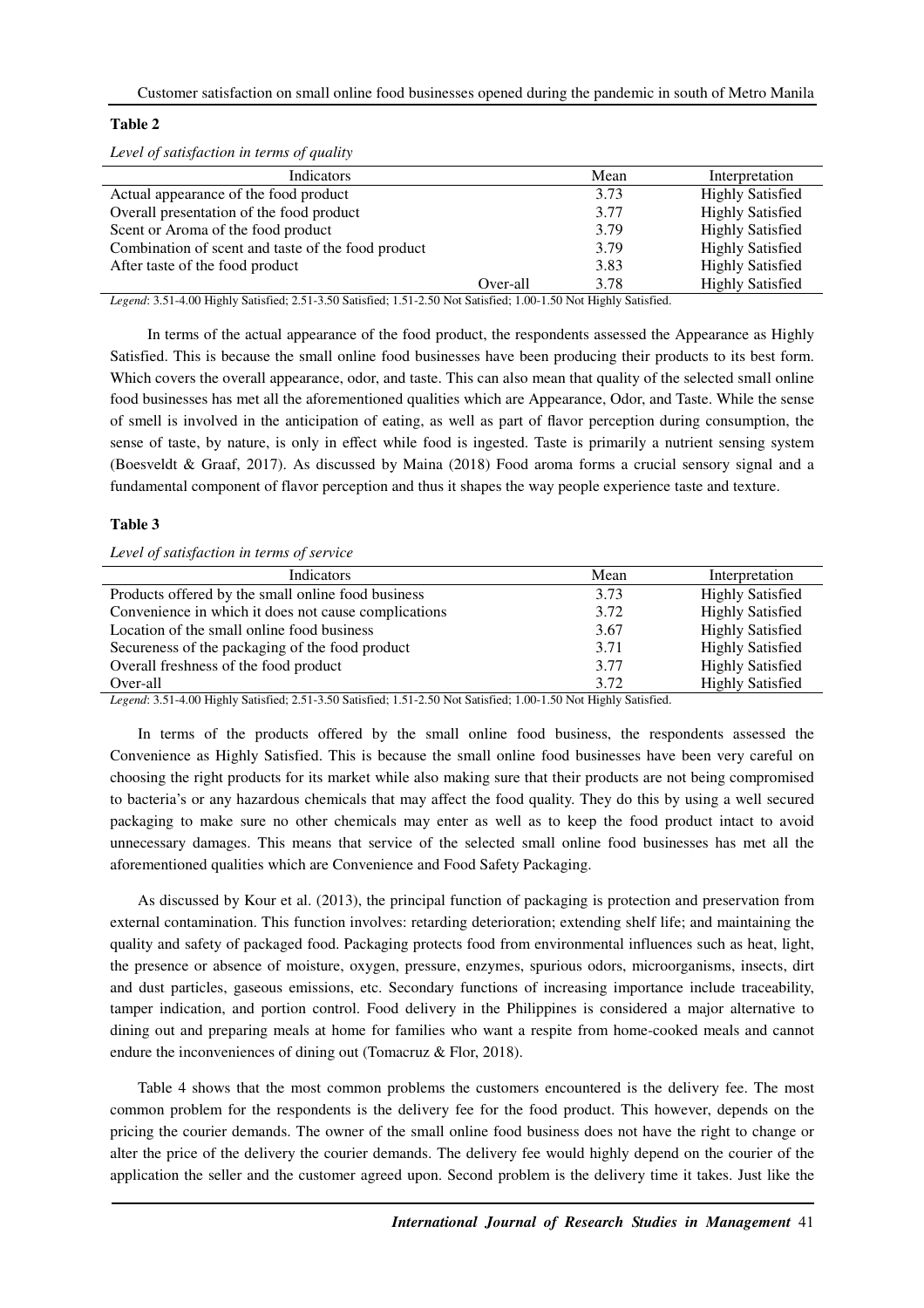first problem it heavily depends on the courier not the seller. Because it is beyond the seller's action to demand a high-speed delivery to the courier. Third problem is the quality of the food getting ruined by the courier. The container can be put in a well-maintained packaging to avoid the quality being ruined but then again it would also depend on how the courier takes care of it. Lastly, the owner or seller of the small online food business is late to reply. A lot of factors can affect the tardiness of the owner but assuming that both the owner and customer has good internet connection this would fall on the mistake of the owner for not following the assigned hours to accept or entertain customers.

# **Table 4**

#### *Frequency distribution of problems encountered by customers*

| <b>Problems</b>                                                | Frequency (f) |
|----------------------------------------------------------------|---------------|
| Delivery fee                                                   |               |
| Delivery time                                                  |               |
| Quality of food product/s getting ruined when being delivered. |               |
| Sometimes seller is late to reply                              |               |
| No delivery available only for pickup                          |               |
| Sometimes it is hard to order online                           |               |
| Sometimes products are not available                           |               |
| Wrong order received                                           |               |
|                                                                |               |

*Legend*: 3.51-4.00 Highly Satisfied; 2.51-3.50 Satisfied; 1.51-2.50 Not Satisfied; 1.00-1.50 Not Highly Satisfied.

# **Table 5**

*Frequency distribution of recommendation given by the customers* 

| Recommendations                                 | Frequency (f) |
|-------------------------------------------------|---------------|
| More products and flavor variation              |               |
| Promos or discount on food products or delivery |               |
| Free delivery                                   |               |
| Punctual or early replies                       |               |
| To have your own delivery courier               |               |
| Appealing packaging and presentation            |               |
| Cheaper food products                           |               |
| More advertisements on your social media page   |               |
| Always serve fresh cooked food products.        |               |
| Make the packaging more secured and sealed      |               |
| Menu of products should be posted               |               |
| More payment options                            |               |
| Reusable packaging                              |               |
| Use more ingredients on food products           |               |

*Legend*: 3.51-4.00 Highly Satisfied; 2.51-3.50 Satisfied; 1.51-2.50 Not Satisfied; 1.00-1.50 Not Highly Satisfied.

Table 5 shows the ranking of suggestions given by the customers to further improve these selected small online food businesses. The most common suggestion given by the customers is add more products and flavor variations on their menu.

The most suggested option the customers would want on these selected small online food businesses is to add more products and flavor variation. This means that customers would really like it if there are more options available on their menu. And this will help and also attract customers to order different products and flavors. Second most suggested option is to add promos on their products and also discounts on their delivery fee. This means that customers are willing to purchase products from their small online food business if they would give out promos and also discounts on their delivery fee. This will help attract customers into availing their promos to not only lessen the cost but also attract awareness to other potential customers. Third suggested option is to make the delivery fee free. This means that customers would really prefer it if the delivery fee of their purchased food product is free. This will help lessen the total cost of the food product the customer ordered which in turn will also attract potential customers.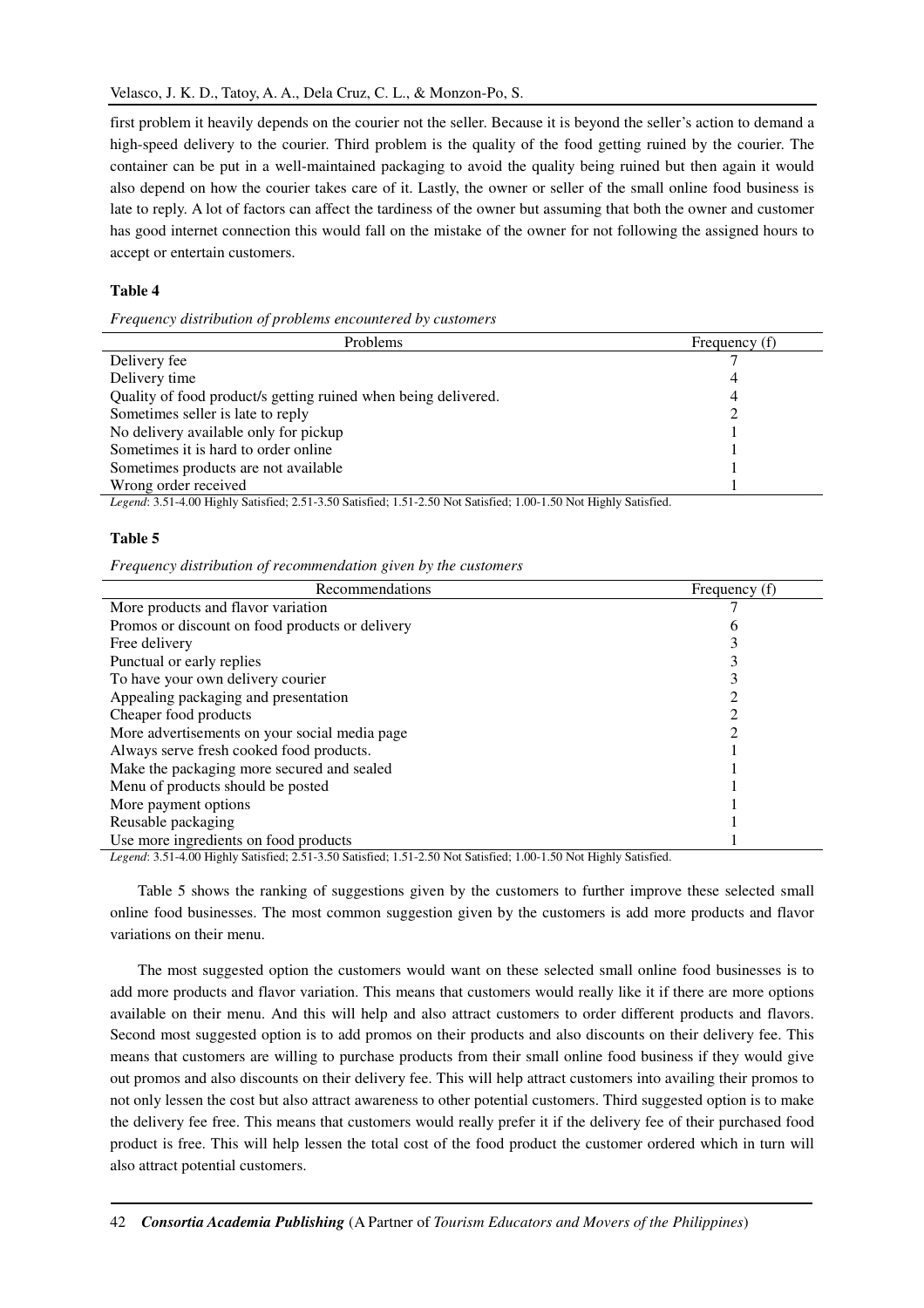Fourth suggested option is the punctuality or consistent replies. This means that customers would really prefer if the owner would consistently entertain and update any information about the customers' inquiries. This will make the overall experience of the customer better from ordering of the food product to updates about their purchased product. Fifth suggested option is for the small online food business to have a designated courier. This means that customers would really prefer if the small online food business will have its own designated delivery courier. Not only would it lessen the cost of the delivery but it will also monitor the quality of the food product. Sixth suggested option is to make the packaging and presentation of the food product more appealing. This means that the customers would really like if the overall appearance of the product is appealing. This will also help boost the small online food business' advertising of their product and will attract potential customers. Seventh suggested option is to make food products cheaper. This means that customers would really like the food products to be cheaper. This will also help lessen the expenses of the customer but it will be highly dependent on the financial status of the small online food business.

Eighth suggested option is to add more advertisements on the small online food business' social media page. This means that customers will prefer it if there are more sample photos of the food products being offered. This will help customers to see sample photos of the products being offered which in turn will also attract them to its appealing appearance. Ninth suggested option is to always serve their products fresh. This means that the freshness of the food product would affect its overall quality or expected quality. Freshness of the product can be preserved with the use of well-designed containers or packaging so that the overall quality will not be ruined. Tenth suggested option is to make the packaging more secured and sealed. This means that customers would prefer if the packaging of the food product is well secured and sealed to avoid contamination.

Using well-constructed packaging is highly required to avoid contamination and also to preserve freshness of the food product. Eleventh suggested option is to let the owners of the small online food businesses to post their menu on their social media page. This means that the customers would really like it if the menu is posted so that they could scan the menu. Posting of the menu of food products being offered will be convenient for the customers so that they would know the products being offered and their respective prices. Twelfth suggested option is to add more payment options. This means that there are customers who would prefer a different type of payment option on their transaction. This will help customers in ordering food products at ease without having to use payment options that are unfamiliar for them. Thirteenth suggested option is to use reusable packaging. This means that customers would like it if the packaging is reusable. This will help customers and also the owner into using reusable packaging to help lessen the costing. Lastly, the suggested option is to use more ingredients on food products. This means that the customers would prefer it if the food product would have additional ingredients to add a certain flavor to the food product. Although this will add cost but it will also improve the quality of the food product.

### **Table 6**

| Recommendation                                                                                                                                                                                                                                                                                                                                                                                                                            | Rationale and Objectives                                                                                                                                                                                                                                                                                                                                                                                                                | Strategy                                                                                                                                                                                                                                                                                                           |
|-------------------------------------------------------------------------------------------------------------------------------------------------------------------------------------------------------------------------------------------------------------------------------------------------------------------------------------------------------------------------------------------------------------------------------------------|-----------------------------------------------------------------------------------------------------------------------------------------------------------------------------------------------------------------------------------------------------------------------------------------------------------------------------------------------------------------------------------------------------------------------------------------|--------------------------------------------------------------------------------------------------------------------------------------------------------------------------------------------------------------------------------------------------------------------------------------------------------------------|
| Price Affordability - The researchers<br>recommend that the small online food<br>business make the price of both the<br>food product and delivery affordable.<br>By re-costing their offered products.<br>The costing should heavily depend on<br>their target market. So that it would fit<br>the right costing for the right market.<br>Or by also including certain promos<br>and discounts to further attract<br>potential customers. | As part of the data gathered about problems<br>and suggestions the objectives of Price<br>Affordability are to:<br>To ensure the products and services to be<br>accessible to any customer class as it will<br>heavily affect the product's affordability.<br>To also ensure that the products and services<br>are well computed by the owner and not based<br>on their beliefs. This will help the owner cost<br>their products right. | Strategy:<br>Determine your target market by doing a<br>Market Research Survey.<br>Re-cost current products based on its<br>target market.<br>Re-cost the new/current products based on<br>its target market and if it will fit your<br>desired promotion.<br>Proceed on selling if it meets every<br>requirement. |
| Price Fairness - The researchers<br>recommend that the businesses would<br>contact new suppliers to adjust the                                                                                                                                                                                                                                                                                                                            | As part of the data gathered about problems<br>and suggestions the objective of Price Fairness<br>is to:                                                                                                                                                                                                                                                                                                                                | Strategy:<br>If your costing is over your budget you<br>might as well look for another supplier.                                                                                                                                                                                                                   |

*Proposed action plan for the improvement of small online food businesses*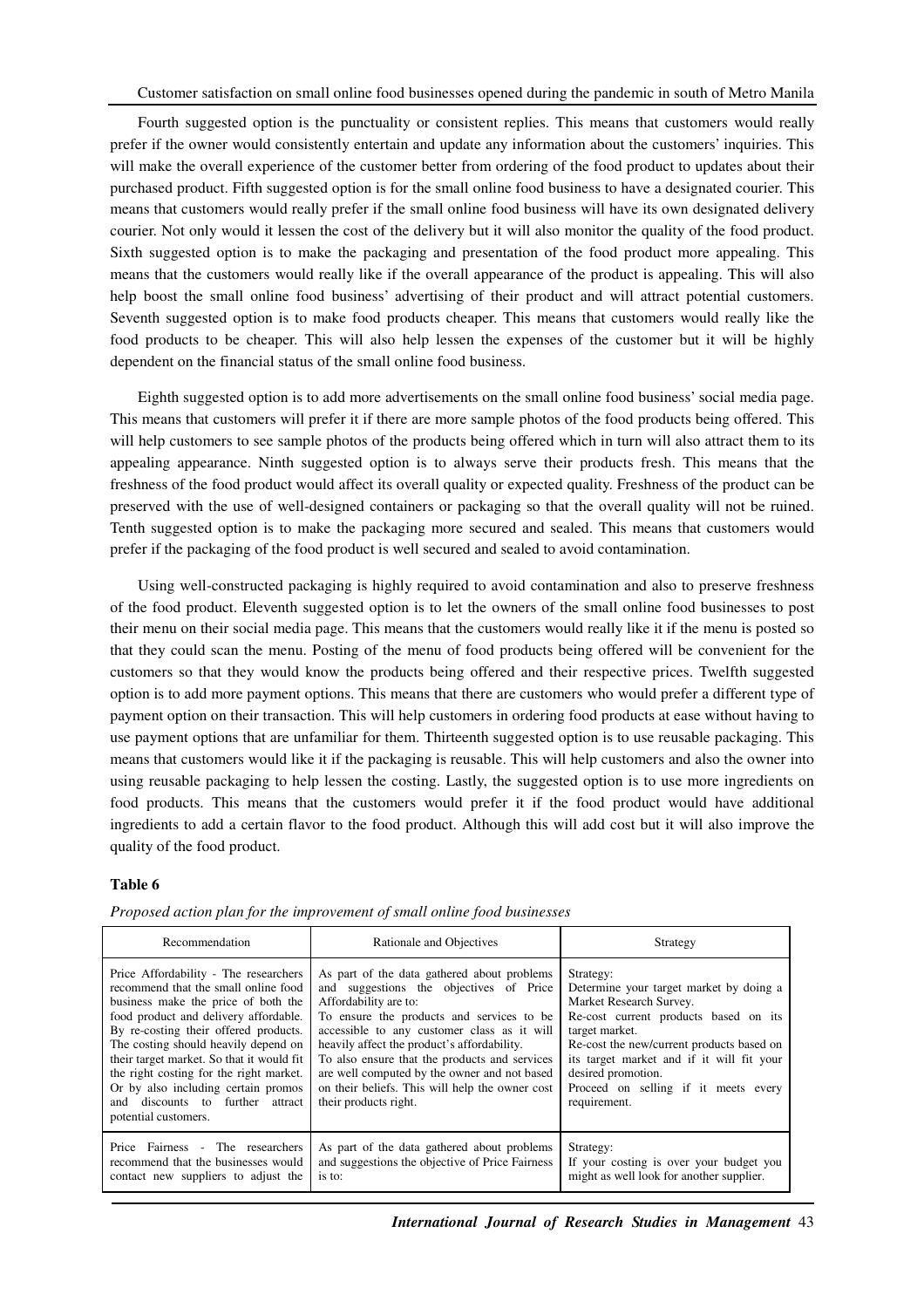| price due to the pandemic. After<br>sourcing and contacting their new<br>supplier they should re-cost it again.<br>After the pandemic the researchers<br>also recommend to re-cost their<br>products and adjust their price based<br>on their target market.                                                                                                                                                                                                                                                                                                                                                                                   | To boost the small online food business'<br>relationship towards the industry. By sourcing<br>new supplier, the objective is to lessen the cost<br>as much as possible so that the pricing of the<br>overall product is both fair and affordable.                                                                                                                                                                                                                                                                                                                             | Once you have determined your new<br>supplier or new costing proceed on selling<br>your products.                                                                                                                                                                                                                                                                                                                                                                                      |
|------------------------------------------------------------------------------------------------------------------------------------------------------------------------------------------------------------------------------------------------------------------------------------------------------------------------------------------------------------------------------------------------------------------------------------------------------------------------------------------------------------------------------------------------------------------------------------------------------------------------------------------------|-------------------------------------------------------------------------------------------------------------------------------------------------------------------------------------------------------------------------------------------------------------------------------------------------------------------------------------------------------------------------------------------------------------------------------------------------------------------------------------------------------------------------------------------------------------------------------|----------------------------------------------------------------------------------------------------------------------------------------------------------------------------------------------------------------------------------------------------------------------------------------------------------------------------------------------------------------------------------------------------------------------------------------------------------------------------------------|
| The<br>$\mathcal{L}_{\mathrm{max}}$<br>researchers<br>Appearance<br>recommend that the small online food<br>businesses should sell their product<br>based on the appearance of the<br>photo's they posted on their social<br>media page/s. So that the customers<br>will not be comparing the actual<br>product and the photos posted in a<br>negative way. Proper food handling<br>should be monitored to prevent the<br>overall appearance of the product.                                                                                                                                                                                   | As part of the data gathered about problems<br>and suggestions the objectives of Appearance<br>are to:<br>To attract customers based on product photos.<br>And to follow proper food handling so that it<br>will not ruin its overall quality.<br>To coordinate well with their designated<br>courier so that the food product will be well<br>maintained.                                                                                                                                                                                                                    | Strategy:<br>1. create an appetizing photo:<br>Use your environment to create scenic<br>photos based on the products theme.<br>Use your specialty glassware and utensils.<br>Zoom in your photo to show the inside or<br>consistency of the final product.<br>Clean the area. Never forget to clean its<br>surroundings so that it won't give a dirty<br>impression.                                                                                                                   |
| Odor - The researchers recommend<br>that the small online food businesses<br>should add in appropriate and<br>while also<br>compatible,<br>edible,<br>fragrances or spices as garnish to add<br>more aroma to the products. Carefully<br>choose additional ingredients as it will<br>heavily affect the finish product.                                                                                                                                                                                                                                                                                                                        | As part of the data gathered about problems<br>and suggestions the objective of Odor is to:<br>To improve the overall aroma of the food<br>product. While also boosting its quality and<br>keeping inside the budget.                                                                                                                                                                                                                                                                                                                                                         | Strategy:<br>Research about your food product.<br>List down possible alternatives<br>or<br>substitutes which improves the products<br>aroma.<br>Source the desired ingredients. And<br>Re-cost it<br>Try it.<br>Proceed on selling your product.                                                                                                                                                                                                                                       |
| Taste - The researchers recommend<br>that the small online food businesses<br>pilot test their products from<br>professionals or people who are<br>experienced on the field of culinary.<br>Letting your selected professional<br>pilot test your products will help you<br>on how to improved it and what<br>should be avoided. Cooperate well<br>with your selected professional as<br>these people are already aware on<br>what to add and what to remove so<br>that your product will not go<br>overboard on its expenses or it will<br>not lack the desired taste.                                                                        | As part of the data gathered about problems<br>and suggestions the objectives of Taste are to:<br>To improve the overall taste of the food<br>product. While also boosting its quality and<br>keeping inside the budget.<br>To also have a well-prepared pilot test together<br>with your professional so that the food<br>products are well made with affordable<br>ingredients while also having a great taste.                                                                                                                                                             | Strategy:<br>Source professionals in the industry<br>through digital marketing<br>Cooperate well with your professional.<br>Show any evidences such as surveys to<br>your professional. This will help both of<br>you to brainstorm on how to improve your<br>product.<br>Continue cooperating well with your<br>professional to further improve your<br>product and also for you to learn more<br>about how to sell and make food products<br>safely without losing your investments. |
| Convenience - The researchers would<br>like to recommend that the small<br>online business should have a wide<br>variety of products. In order to lessen<br>the cost of adding new products it is<br>highly recommended for the small<br>online food business to use existing<br>ingredients on creating a new product.<br>The punctuality of the owner or the<br>addition of a bot will not bore the<br>customers as they browse the small<br>online food business' menu. And<br>lastly, to have a designated courier.<br>Having a designated courier will<br>lessen the cost of delivery and also to<br>monitor the progress of the courier. | As part of the data gathered about problems<br>and suggestions the objectives of Convenience<br>are to:<br>To maximize the usage of ingredients and to<br>introduced additional variety of products while<br>keeping inside the budget.<br>To improve the alertness of the small online<br>food business. Either by hiring an employee to<br>handle customer inquiries or by adding a bot<br>to entertain pending customers.<br>And lastly, to lessen the delivery cost by hiring<br>a designated courier while also keeping track<br>of the courier to inform your customer. | Strategy 1:<br>Research on other food dishes that consist<br>of your existing ingredients.<br>List every possible dish.<br>Prepare a Market Research Survey which<br>consists these products to narrow down<br>what do the customers really want.<br>Once you determined the desired product.<br>Try it.<br>Consult with your professional to know<br>what to add and what to remove to prevent<br>over spending.<br>Prepare the product for introduction<br>selling.                  |
| Food Safety Packaging<br>The<br>$\overline{\phantom{a}}$<br>researcher would like to recommend<br>the small online food business to<br>coordinate well with the professional<br>who will pilot test their products. The<br>professional will carefully recommend<br>the appropriate and well secured<br>packaging for their food products.<br>Because these professionals will know                                                                                                                                                                                                                                                            | As part of the data gathered about problems<br>and suggestions the objective of Price<br>Affordability is to:<br>To improve the packaging of the food product.<br>Packaging of the food product will heavily<br>affect the quality of food based on its<br>cross-contamination and its spoilage.                                                                                                                                                                                                                                                                              | Strategy:<br>Research about food packages regarding<br>your food product. There are a lot of types<br>of food packaging and it will depend on<br>what kind of food product are you selling.<br>You can also try to consult on your<br>professional on the best type of food<br>packaging regarding your food product.<br>To keep things interesting try to decorate                                                                                                                    |

44 *Consortia Academia Publishing* (A Partner of *Tourism Educators and Movers of the Philippines*)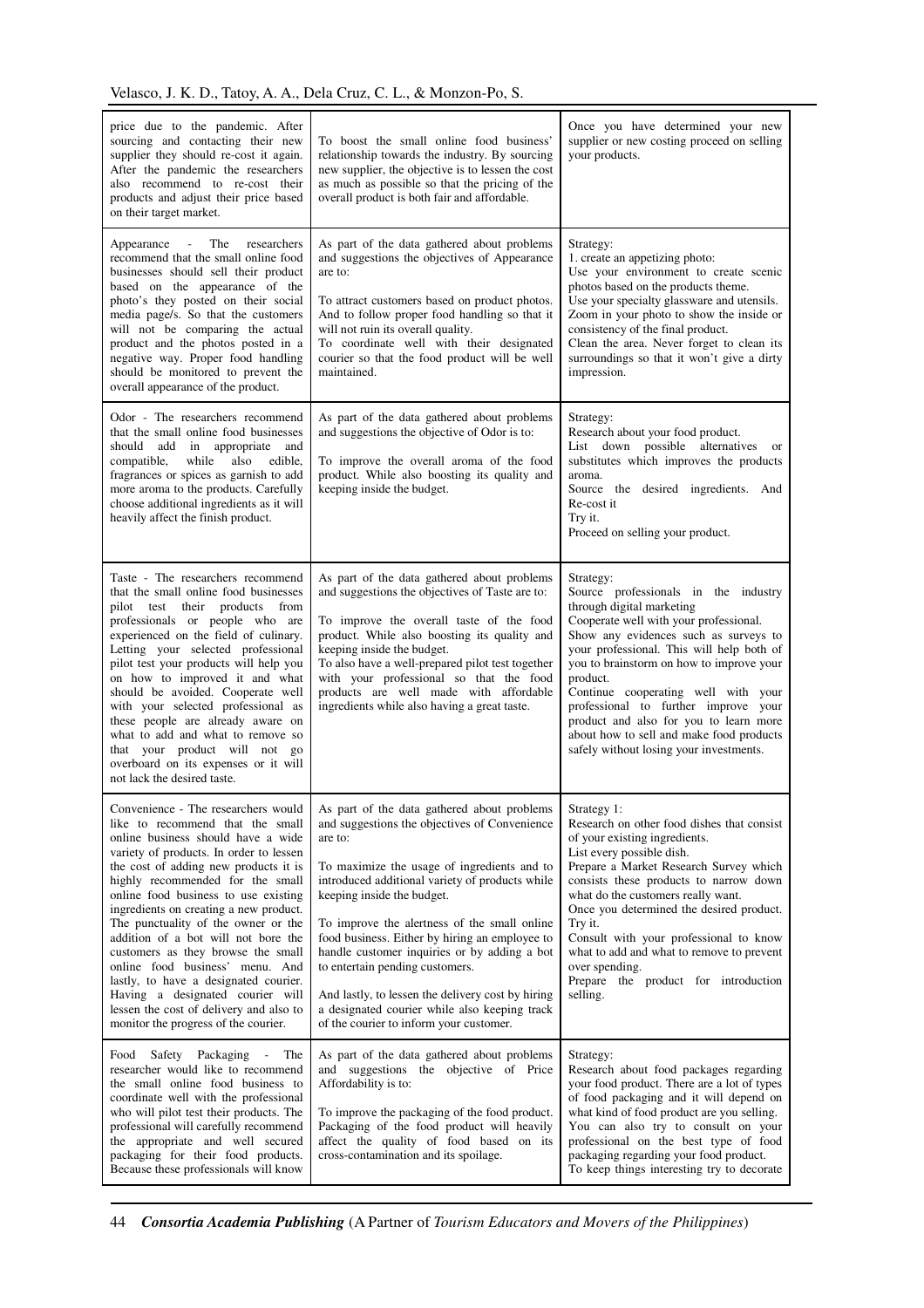| the right temperature and the right<br>food safety handling to prevent | your packaging. This will help boost the<br>overall appearance and its appeal towards |
|------------------------------------------------------------------------|---------------------------------------------------------------------------------------|
| contamination and spoilage of the                                      | the customers. Remember first impression                                              |
| food products.                                                         | is important.                                                                         |

#### **4. Conclusion**

The following presents the specific conclusions of the study: the respondents are highly satisfied with the pricing of the selected Small Online Food Businesses. This is because the Small Online Food Businesses has been pricing their products fairly for their targeted market. This can also mean that pricing of the selected Small Online Food Businesses is both affordable and fair. However, the respondents are only satisfied with the pricing of its delivery. This means that the respondents would prefer a cheaper delivery pricing for their products. The respondents are highly satisfied with the quality of the selected Small Online Food Businesses. This is because the Small Online Food Businesses has been producing their products to its best form. Which covers the overall appearance, odor, and taste. This can also mean that quality of the selected Small Online Food Businesses has met all the aforementioned qualities which are Appearance, Odor, and Taste. Service, the respondents are highly satisfied with the service of the selected Small Online Food Businesses. This is because the Small Online Food Businesses has been very careful on choosing the right products for its market while also making sure that their products are not being compromised to bacteria's or any hazardous chemicals that may affect the food quality. They do this by using a well secured packaging to make sure no other chemicals may enter as well as to keep the food product intact to avoid unnecessary damages. This means that service of the selected Small Online Food Businesses has met all the aforementioned qualities which are Convenience and Food Safety Packaging.

Price and Months of Operation revealed a very weak negative relationship due to the high number of satisfied customers. The reason why there is no correlation between Price and Months of Operation is that regardless of how long the business has been operating the satisfaction based on price would heavily depend on the business' pricing strategy. Quality and Months of Operation revealed a very weak negative relationship due to the high number of satisfied customers. The reason why there is no correlation between Quality and Months of Operation is that regardless of how long the business has been operating the satisfaction based on quality would heavily depend on the business' food quality. Service and Months of Operation revealed a very weak negative relationship due to the high number of satisfied customers. The reason why there is no correlation between Service and Months of Operation is that regardless of how long the business has been operating the satisfaction based on service would heavily depend on the business' performance towards its customers.

The most common problem for the respondents is the delivery fee for the food product. This however, depends on the pricing the courier demands. The owner of the small online food business does not have the right to change or alter the price of the delivery the courier demands. The delivery fee would highly depend on the courier of the application the seller and the customer agreed upon. Second problem is the delivery time it takes. Just like the first problem it heavily depends on the courier not the seller. Because it is beyond the seller's action to demand a high-speed delivery to the courier. Third problem is the quality of the food getting ruined by the courier. The container can be put in a well-maintained packaging to avoid the quality being ruined but then again it would also depend on how the courier takes care of it. Lastly, the owner or seller of the small online food business is late to reply. A lot of factors can affect the tardiness of the owner but assuming that both the owner and customer has good internet connection this would fall on the mistake of the owner for not following the assigned hours to accept or entertain customers.

### *4.1 Recommendations*

The following recommendations are offered for the academic and small online food businesses for the researchers who plan to do a related research or improvement to this study**:** The researchers recommend that the small online food business make the price of both the food product and delivery affordable. By re-costing their offered products. The costing should heavily depend on their target market. So that it would fit the right costing